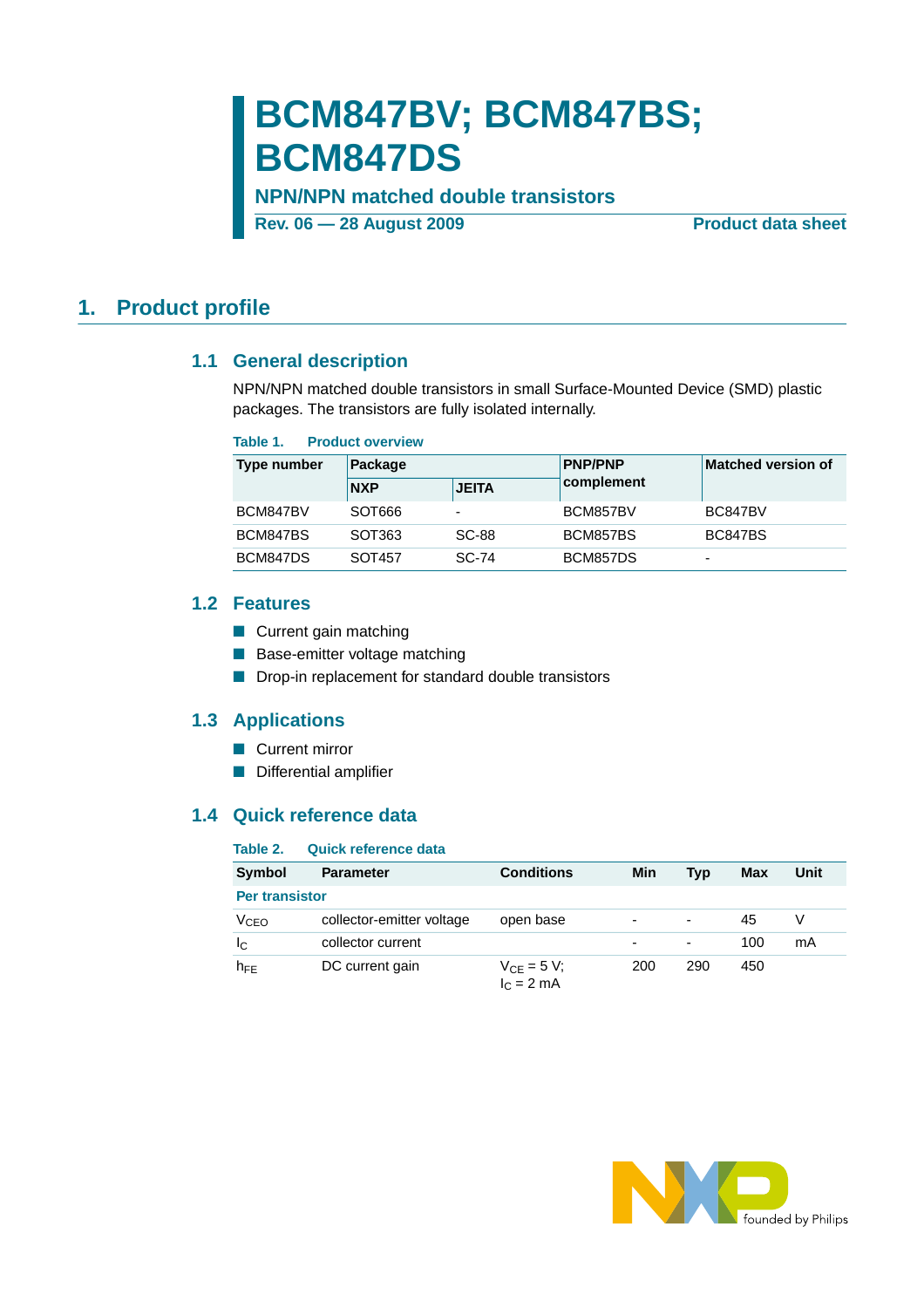### **NPN/NPN matched double transistors**

| .                 | <u>wurkin i wiwi witwo wutu UU hinduu</u> |                                 |               |     |                          |      |
|-------------------|-------------------------------------------|---------------------------------|---------------|-----|--------------------------|------|
| Symbol            | <b>Parameter</b>                          | <b>Conditions</b>               | Min           | Tvp | <b>Max</b>               | Unit |
| Per device        |                                           |                                 |               |     |                          |      |
| $h_{FF1}/h_{FF2}$ | $h_{FF}$ matching                         | $V_{CE} = 5 V;$<br>$IC = 2 mA$  | [1] 0.9       |     | $\overline{\phantom{a}}$ |      |
| $V_{BE1}-V_{BE2}$ | $V_{BF}$ matching                         | $V_{CE} = 5 V;$<br>$I_C = 2 mA$ | $\boxed{2}$ - | ۰.  | 2                        | mV   |

**Table 2. Quick reference data** continued

<span id="page-1-0"></span>[1] The smaller of the two values is taken as the numerator.

<span id="page-1-1"></span>[2] The smaller of the two values is subtracted from the larger value.

## <span id="page-1-3"></span>**2. Pinning information**

| Table 3.      | <b>Pinning</b>     |                           |                 |
|---------------|--------------------|---------------------------|-----------------|
| Pin           | <b>Description</b> | <b>Simplified outline</b> | <b>Symbol</b>   |
|               | emitter TR1        |                           |                 |
| $\mathcal{P}$ | base TR1           | 5<br>6<br>4               | 6<br>5<br>4     |
| 3             | collector TR2      |                           | TR <sub>2</sub> |
| 4             | emitter TR2        |                           | TR <sub>1</sub> |
| 5             | base TR2           | ◠<br>3                    |                 |
| 6             | collector TR1      | 001aab555                 | 3               |
|               |                    |                           | sym020          |

## <span id="page-1-4"></span>**3. Ordering information**

| <b>Ordering information</b><br>Table 4. |                          |                                                  |                    |  |  |  |  |
|-----------------------------------------|--------------------------|--------------------------------------------------|--------------------|--|--|--|--|
| Type number                             | Package                  |                                                  |                    |  |  |  |  |
| <b>Name</b>                             |                          | <b>Description</b>                               | <b>Version</b>     |  |  |  |  |
| BCM847BV                                | $\overline{\phantom{0}}$ | plastic surface-mounted package; 6 leads         | SOT666             |  |  |  |  |
| BCM847BS                                | SC-88                    | plastic surface-mounted package; 6 leads         | SOT <sub>363</sub> |  |  |  |  |
| BCM847DS                                | SC-74                    | plastic surface-mounted package (TSOP6); 6 leads | SOT457             |  |  |  |  |

## <span id="page-1-5"></span>**4. Marking**

| Table 5. Marking codes |                             |
|------------------------|-----------------------------|
| Type number            | Marking code <sup>[1]</sup> |
| BCM847BV               | 3A                          |
| BCM847BS               | $M1*$                       |
| BCM847DS               | R <sub>6</sub>              |

<span id="page-1-2"></span> $[1]$  \* = -: made in Hong Kong

- \* = p: made in Hong Kong
- \* = t: made in Malaysia
- \* = W: made in China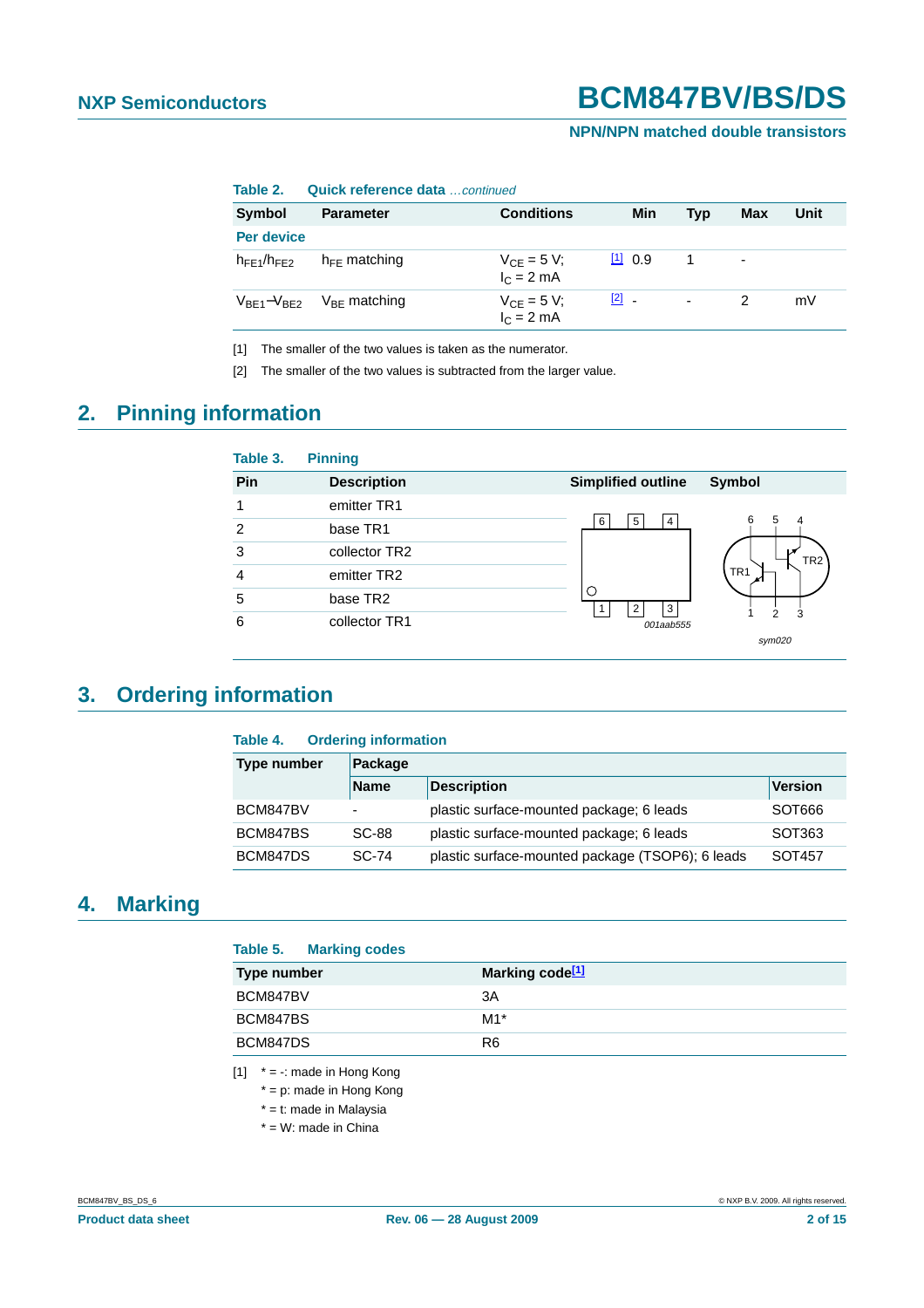### **NPN/NPN matched double transistors**

## <span id="page-2-2"></span>**5. Limiting values**

| Table 6.                    | <b>Limiting values</b><br>In accordance with the Absolute Maximum Rating System (IEC 60134). |                                    |                         |            |             |
|-----------------------------|----------------------------------------------------------------------------------------------|------------------------------------|-------------------------|------------|-------------|
| <b>Symbol</b>               | <b>Parameter</b>                                                                             | <b>Conditions</b>                  | <b>Min</b>              | <b>Max</b> | <b>Unit</b> |
| <b>Per transistor</b>       |                                                                                              |                                    |                         |            |             |
| V <sub>CBO</sub>            | collector-base voltage                                                                       | open emitter                       |                         | 50         | $\vee$      |
| <b>V<sub>CEO</sub></b>      | collector-emitter voltage                                                                    | open base                          |                         | 45         | V           |
| <b>VEBO</b>                 | emitter-base voltage                                                                         | open collector                     |                         | 6          | $\vee$      |
| $I_{\rm C}$                 | collector current                                                                            |                                    |                         | 100        | mA          |
| <b>I</b> <sub>CM</sub>      | peak collector current                                                                       | single pulse;<br>$t_{p} \leq 1$ ms |                         | 200        | mA          |
| $P_{\text{tot}}$            | total power dissipation                                                                      | $T_{amb} \leq 25 °C$               |                         |            |             |
|                             | SOT666                                                                                       |                                    | $[1][2]$ $-$            | 200        | mW          |
|                             | SOT363                                                                                       |                                    | $[1]$ $-$               | 200        | mW          |
|                             | SOT457                                                                                       |                                    | $[1]$                   | 250        | mW          |
| <b>Per device</b>           |                                                                                              |                                    |                         |            |             |
| $P_{\text{tot}}$            | total power dissipation                                                                      | $T_{amb} \leq 25 °C$               |                         |            |             |
|                             | SOT666                                                                                       |                                    | $[1][2]$ _              | 300        | mW          |
|                             | SOT363                                                                                       |                                    | $\boxed{1}$ $\boxed{1}$ | 300        | mW          |
|                             | <b>SOT457</b>                                                                                |                                    | $\boxed{1}$<br>$\sim$   | 380        | mW          |
| $T_i$                       | junction temperature                                                                         |                                    |                         | 150        | $^{\circ}C$ |
| $\mathsf{T}_{\mathsf{amb}}$ | ambient temperature                                                                          |                                    | $-65$                   | $+150$     | $^{\circ}C$ |
| $T_{\text{stg}}$            | storage temperature                                                                          |                                    | $-65$                   | $+150$     | $^{\circ}C$ |

<span id="page-2-0"></span>[1] Device mounted on an FR4 Printed-Circuit Board (PCB), single-sided copper, tin-plated and standard footprint.

<span id="page-2-1"></span>[2] Reflow soldering is the only recommended soldering method.

## <span id="page-2-3"></span>**6. Thermal characteristics**

| Table 7.              | <b>Thermal characteristics</b>                 |                   |              |                          |     |      |  |
|-----------------------|------------------------------------------------|-------------------|--------------|--------------------------|-----|------|--|
| Symbol                | <b>Parameter</b>                               | <b>Conditions</b> | <b>Min</b>   | <b>Typ</b>               | Max | Unit |  |
| <b>Per transistor</b> |                                                |                   |              |                          |     |      |  |
| $R_{th(i-a)}$         | thermal resistance from<br>junction to ambient | in free air       |              |                          |     |      |  |
|                       | SOT666                                         |                   | $[1][2]$ $-$ | $\overline{\phantom{a}}$ | 625 | K/W  |  |
|                       | SOT <sub>363</sub>                             |                   | $[1]$        | $\overline{\phantom{0}}$ | 625 | K/W  |  |
|                       | SOT457                                         |                   | $[1]$        | $\overline{\phantom{0}}$ | 500 | K/W  |  |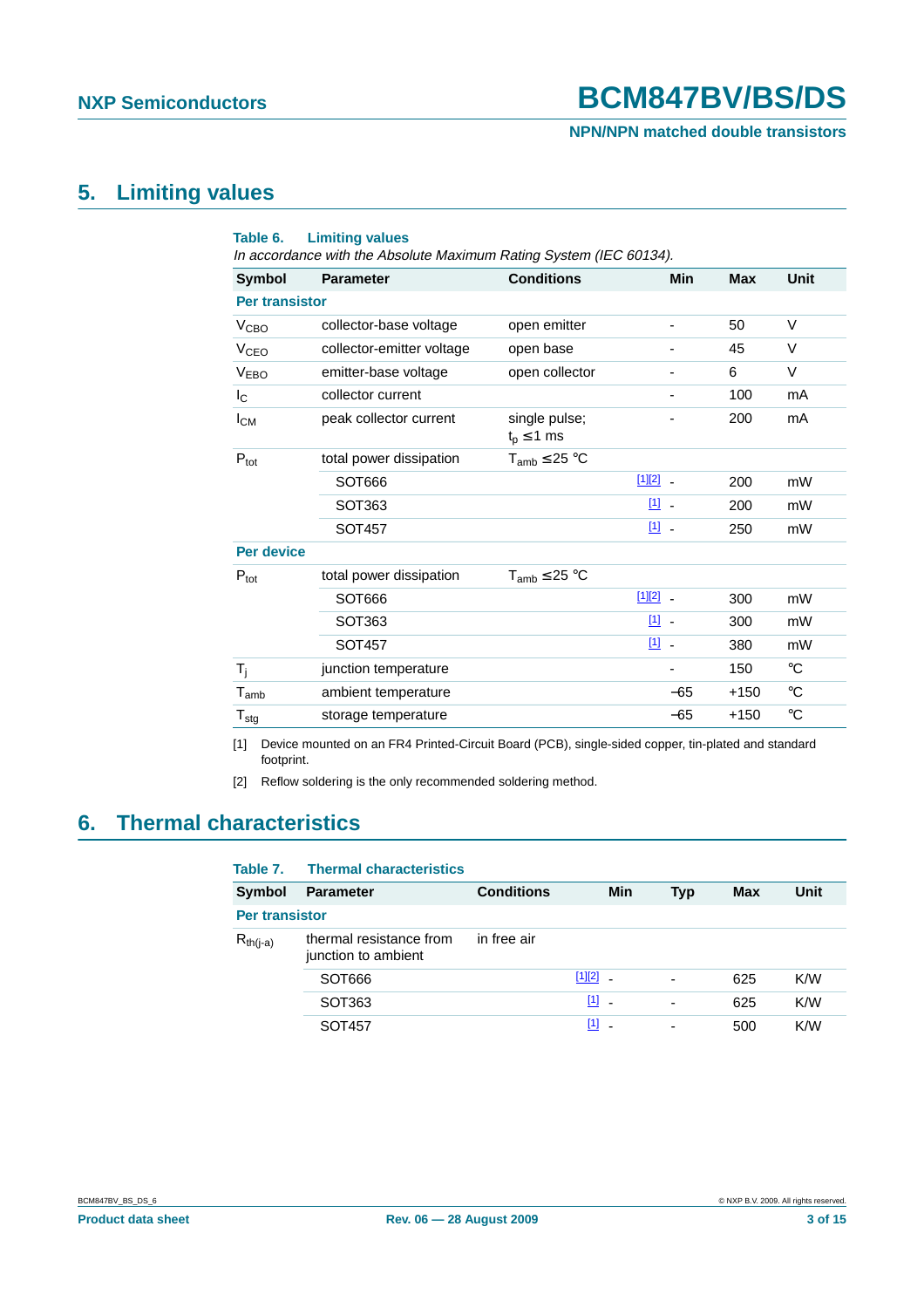### **NPN/NPN matched double transistors**

| lable 7.      | <b>Inermal characteristics</b> continued       |                   |              |                          |     |      |  |  |
|---------------|------------------------------------------------|-------------------|--------------|--------------------------|-----|------|--|--|
| Symbol        | <b>Parameter</b>                               | <b>Conditions</b> | <b>Min</b>   | <b>Typ</b>               | Max | Unit |  |  |
| Per device    |                                                |                   |              |                          |     |      |  |  |
| $R_{th(i-a)}$ | thermal resistance from<br>junction to ambient | in free air       |              |                          |     |      |  |  |
|               | SOT666                                         |                   | $[1][2]$ $-$ | $\overline{\phantom{a}}$ | 416 | K/W  |  |  |
|               | SOT <sub>363</sub>                             |                   | $[1]$        | $\overline{\phantom{a}}$ | 416 | K/W  |  |  |
|               | SOT457                                         |                   | $[1]$        | $\overline{\phantom{a}}$ | 328 | K/W  |  |  |
|               |                                                |                   |              |                          |     |      |  |  |

#### **Table 7. Thermal characteristics** …continued

<span id="page-3-0"></span>[1] Device mounted on an FR4 PCB, single-sided copper, tin-plated and standard footprint.

<span id="page-3-1"></span>[2] Reflow soldering is the only recommended soldering method.

## <span id="page-3-2"></span>**7. Characteristics**

### **Table 8. Characteristics**

 $T_{amb}$  = 25 °C unless otherwise specified

| <b>Symbol</b>      | <b>Parameter</b>                        | <b>Conditions</b>                                      | Min           | <b>Typ</b> | <b>Max</b> | <b>Unit</b> |  |  |
|--------------------|-----------------------------------------|--------------------------------------------------------|---------------|------------|------------|-------------|--|--|
|                    | <b>Per transistor</b>                   |                                                        |               |            |            |             |  |  |
| I <sub>CBO</sub>   | collector-base cut-off<br>current       | $V_{CB} = 30 V;$<br>$I_F = 0 A$                        |               |            | 15         | nA          |  |  |
|                    |                                         | $V_{CB} = 30 V;$<br>$I_F = 0 A$ ;<br>$T_i = 150 °C$    |               |            | 5          | μA          |  |  |
| <b>IEBO</b>        | emitter-base cut-off<br>current         | $V_{FB} = 5 V;$<br>$I_C = 0$ A                         |               |            | 100        | nA          |  |  |
| $h_{FE}$           | DC current gain                         | $V_{CE} = 5 V;$<br>$I_C = 10 \mu A$                    |               | 250        | ٠          |             |  |  |
|                    |                                         | $V_{CF} = 5 V;$<br>$I_C = 2 mA$                        | 200           | 290        | 450        |             |  |  |
| V <sub>CEsat</sub> | collector-emitter<br>saturation voltage | $I_C = 10$ mA;<br>$I_B = 0.5$ mA                       |               | 50         | 200        | mV          |  |  |
|                    |                                         | $I_C = 100$ mA;<br>$I_B = 5$ mA                        | ٠             | 200        | 400        | mV          |  |  |
| $V_{\text{BEsat}}$ | base-emitter<br>saturation voltage      | $I_C = 10$ mA;<br>$I_B = 0.5$ mA                       | 凹.            | 760        | -          | mV          |  |  |
|                    |                                         | $I_C = 100$ mA;<br>$I_R = 5$ mA                        | 凹 -           | 910        | -          | mV          |  |  |
| $V_{BE}$           | base-emitter voltage                    | $V_{CE} = 5 V$ ;<br>$I_C = 2 mA$                       | $2$ 610       | 660        | 710        | mV          |  |  |
|                    |                                         | $V_{CE} = 5 V;$<br>$IC = 10 mA$                        | $\boxed{2}$ . |            | 770        | mV          |  |  |
| $C_c$              | collector capacitance                   | $V_{CB} = 10 V;$<br>$I_E = I_e = 0$ A;<br>$f = 1$ MHz  |               |            | 1.5        | pF          |  |  |
| $C_{e}$            | emitter capacitance                     | $V_{EB} = 0.5 V;$<br>$I_C = I_c = 0$ A;<br>$f = 1$ MHz |               | 11         |            | pF          |  |  |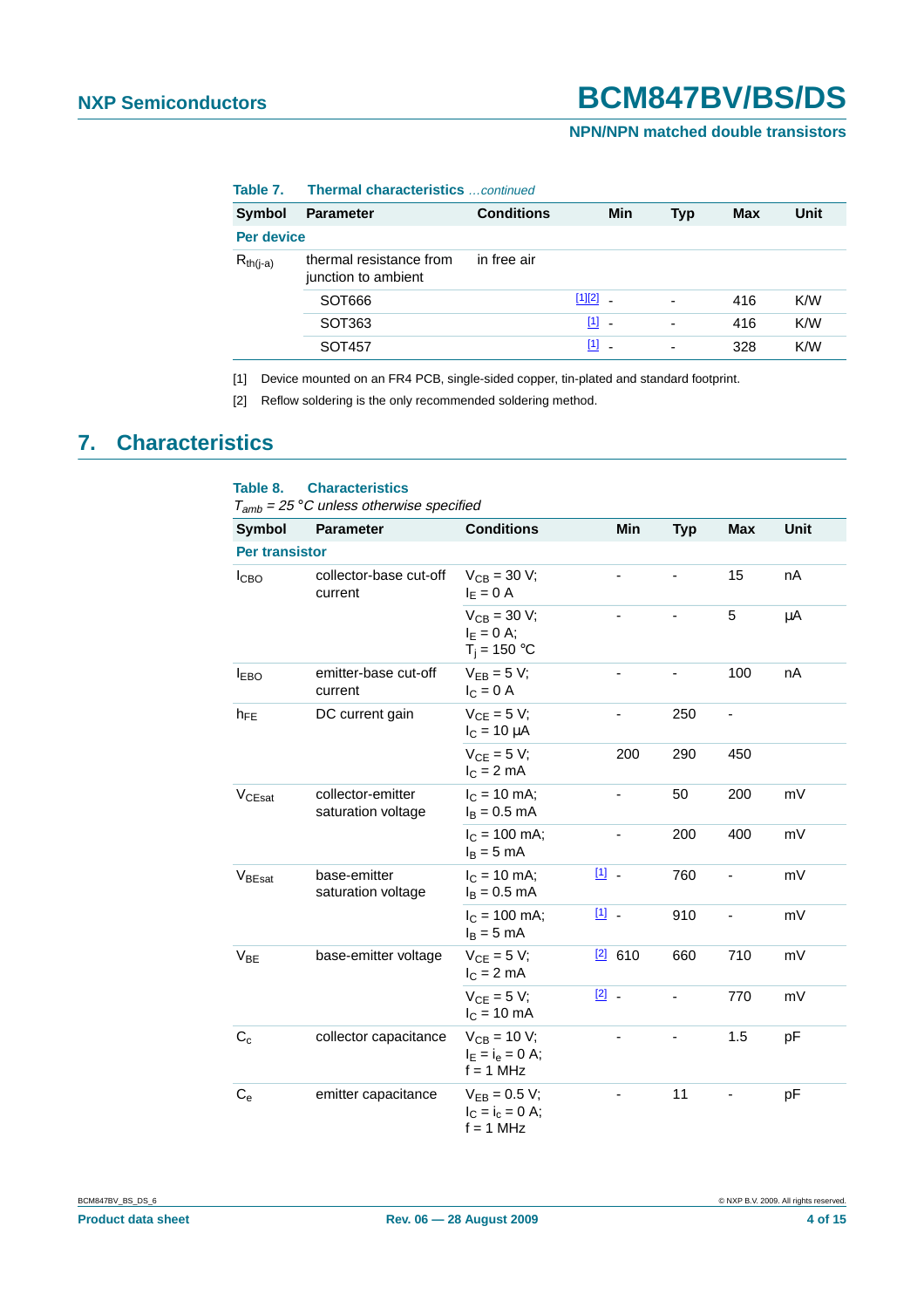### **NPN/NPN matched double transistors**

| Symbol             | <b>Parameter</b>                    | <b>Conditions</b>                                                                         | Min       | <b>Typ</b> | Max                      | Unit       |
|--------------------|-------------------------------------|-------------------------------------------------------------------------------------------|-----------|------------|--------------------------|------------|
| $f_T$              | transition frequency                | $V_{CF} = 5 V$ ;<br>$I_C = 10$ mA;<br>$f = 100$ MHz                                       | 100       | 250        | $\overline{\phantom{0}}$ | <b>MHz</b> |
| NF<br>noise figure |                                     | $V_{CF} = 5 V$ ;<br>$I_C = 0.2$ mA;<br>$R_S = 2 k\Omega$ ;<br>$f = 10$ Hz to<br>15.7 kHz  |           | 2.8        |                          | dB         |
|                    |                                     | $V_{CF} = 5 V;$<br>$I_C = 0.2$ mA;<br>$R_S = 2 k\Omega$ ;<br>$f = 1$ kHz;<br>$B = 200$ Hz |           | 3.3        |                          | dB         |
| <b>Per device</b>  |                                     |                                                                                           |           |            |                          |            |
| $h_{FE1}/h_{FE2}$  | $h_{FE}$ matching                   | $V_{CF} = 5 V;$<br>$IC = 2 mA$                                                            | [3] 0.9   | 1          |                          |            |
|                    | $V_{BE1}-V_{BE2}$ $V_{BE}$ matching | $V_{CF} = 5 V$ ;<br>$I_C = 2$ mA                                                          | $[4]$ $-$ |            | 2                        | mV         |

#### **Table 8. Characteristics** …continued  $T_{amb}$  = 25 °C unless otherwise specified

<span id="page-4-0"></span>[1]  $V_{BEsat}$  decreases by about 1.7 mV/K with increasing temperature.

<span id="page-4-1"></span>[2]  $V_{BE}$  decreases by about 2 mV/K with increasing temperature.

<span id="page-4-2"></span>[3] The smaller of the two values is taken as the numerator.

<span id="page-4-3"></span>[4] The smaller of the two values is subtracted from the larger value.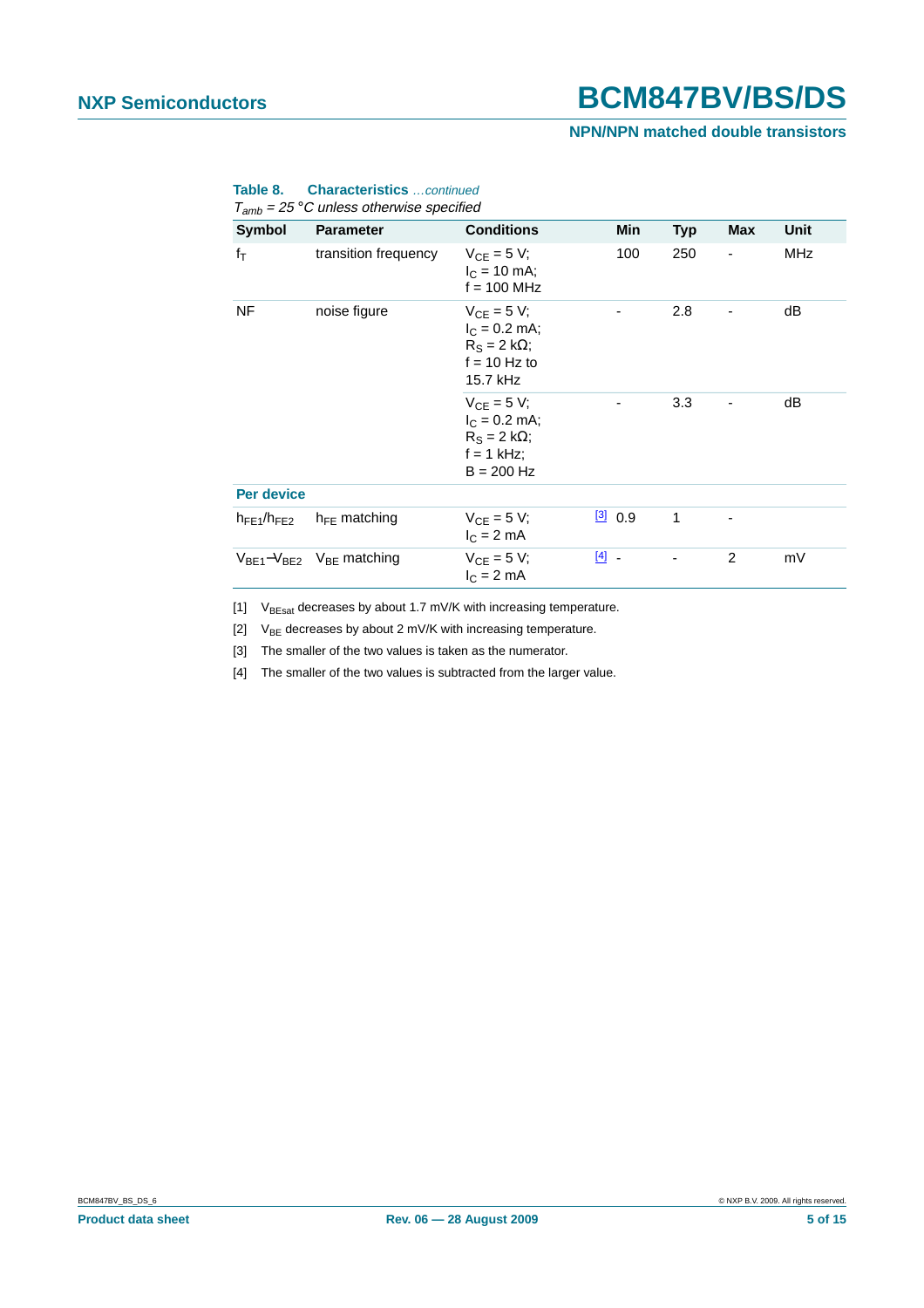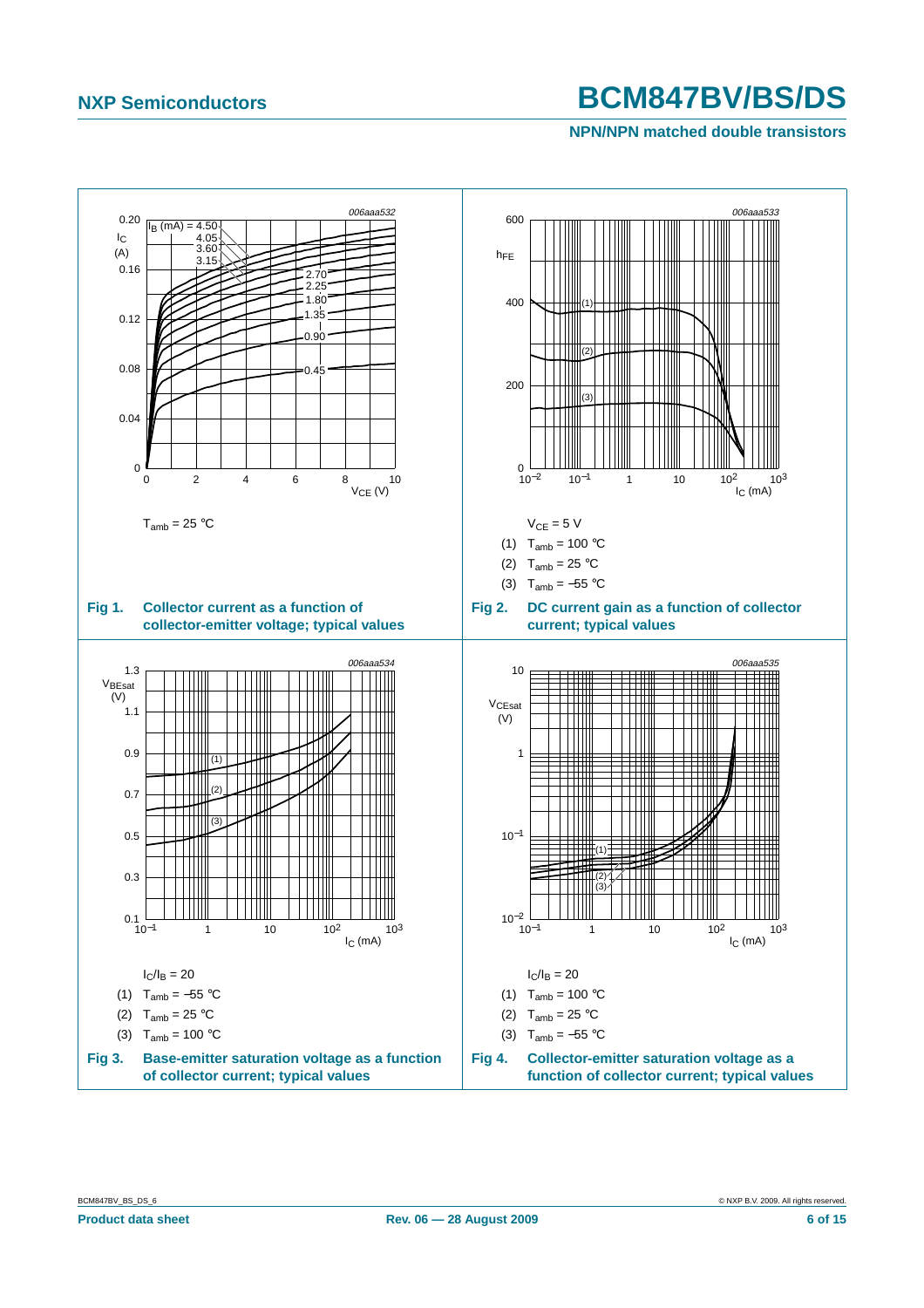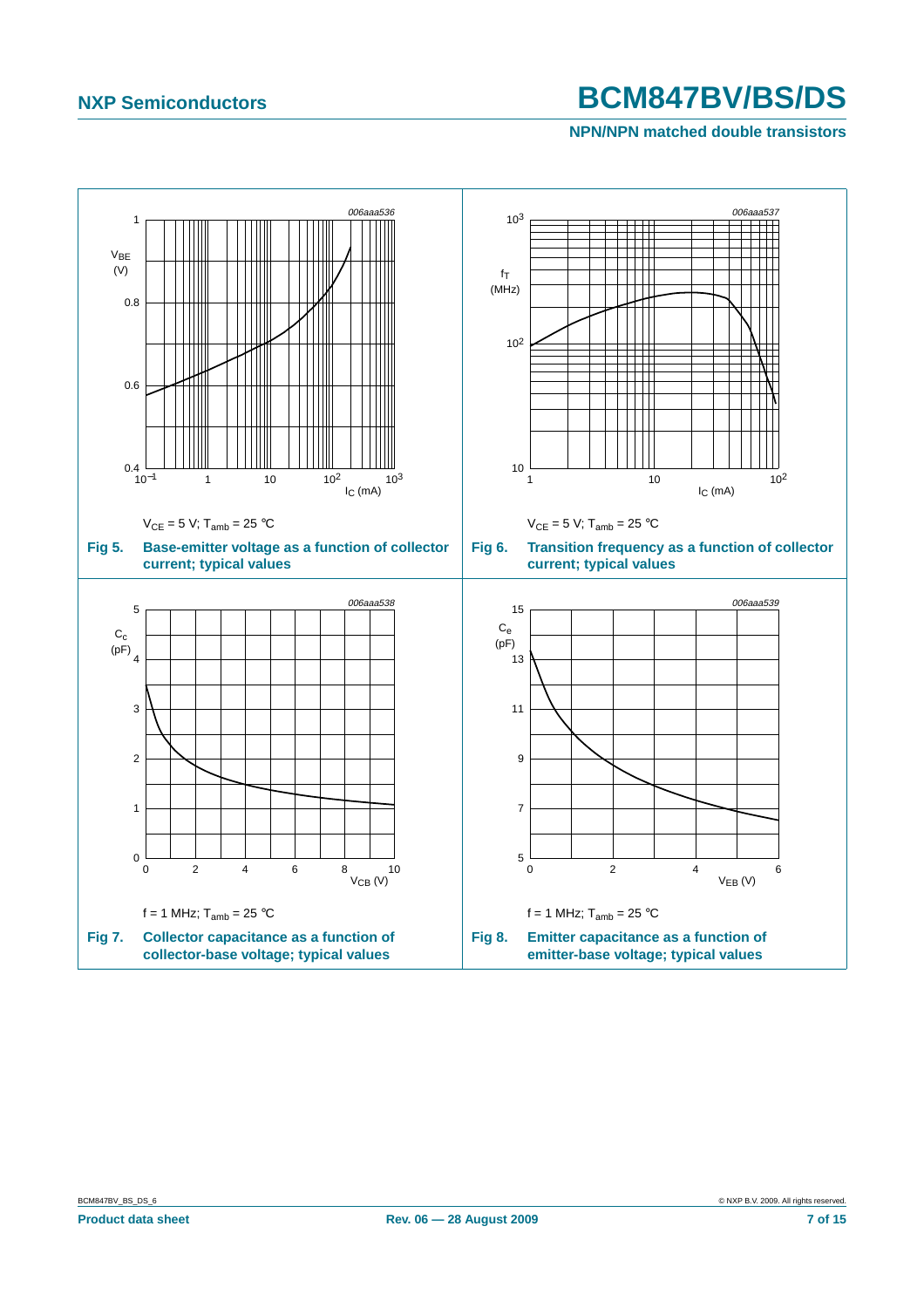**NPN/NPN matched double transistors**

## <span id="page-7-1"></span>**8. Application information**



## <span id="page-7-2"></span>**9. Package outline**

<span id="page-7-0"></span>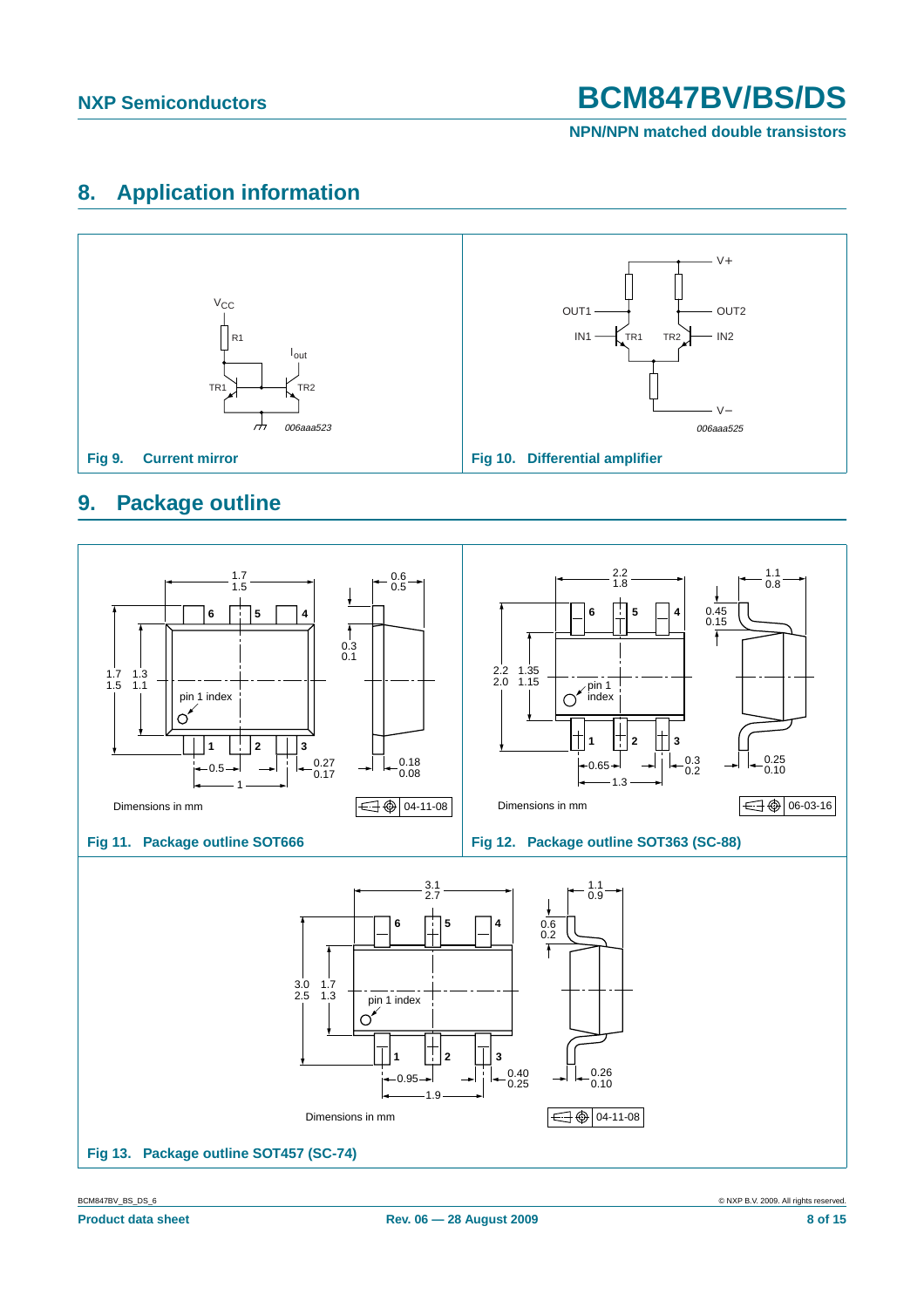**NPN/NPN matched double transistors**

## <span id="page-8-3"></span>**10. Packing information**

| BCM847BV |        |                                    |  | 3000             |                | <b>Packing quantity</b> |        |  |  |
|----------|--------|------------------------------------|--|------------------|----------------|-------------------------|--------|--|--|
|          |        |                                    |  |                  | 4000           | 8000                    | 10000  |  |  |
|          | SOT666 | 2 mm pitch, 8 mm tape and reel     |  |                  |                | $-315$                  |        |  |  |
|          |        | 4 mm pitch, 8 mm tape and reel     |  |                  | $-115$         | $\sim$                  |        |  |  |
| BCM847BS | SOT363 | 4 mm pitch, 8 mm tape and reel; T1 |  | $\boxed{2}$ -115 | $\sim$         |                         | -135   |  |  |
|          |        | 4 mm pitch, 8 mm tape and reel; T2 |  | $[3] -125$       | $\sim$         | ٠                       | $-165$ |  |  |
| BCM847DS | SOT457 | 4 mm pitch, 8 mm tape and reel; T1 |  | $\boxed{2}$ -115 | $\sim$         |                         | $-135$ |  |  |
|          |        | 4 mm pitch, 8 mm tape and reel; T2 |  | $[3] -125$       | $\blacksquare$ |                         | $-165$ |  |  |

<span id="page-8-0"></span>[1] For further information and the availability of packing methods, see [Section](#page-13-0) 14.

<span id="page-8-1"></span>[2] T1: normal taping

<span id="page-8-2"></span>[3] T2: reverse taping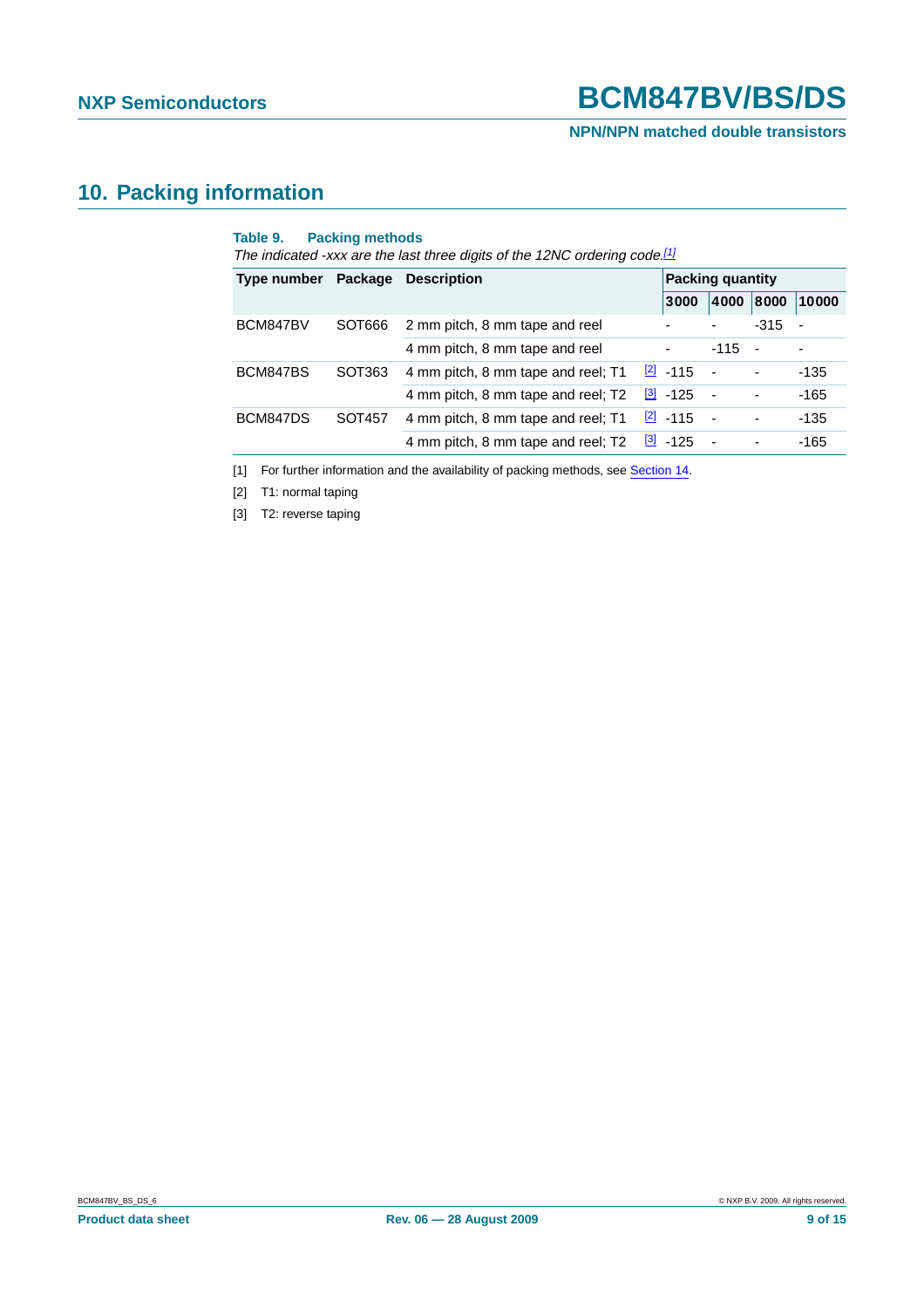### **NPN/NPN matched double transistors**

### <span id="page-9-2"></span>**11. Soldering**

<span id="page-9-1"></span><span id="page-9-0"></span>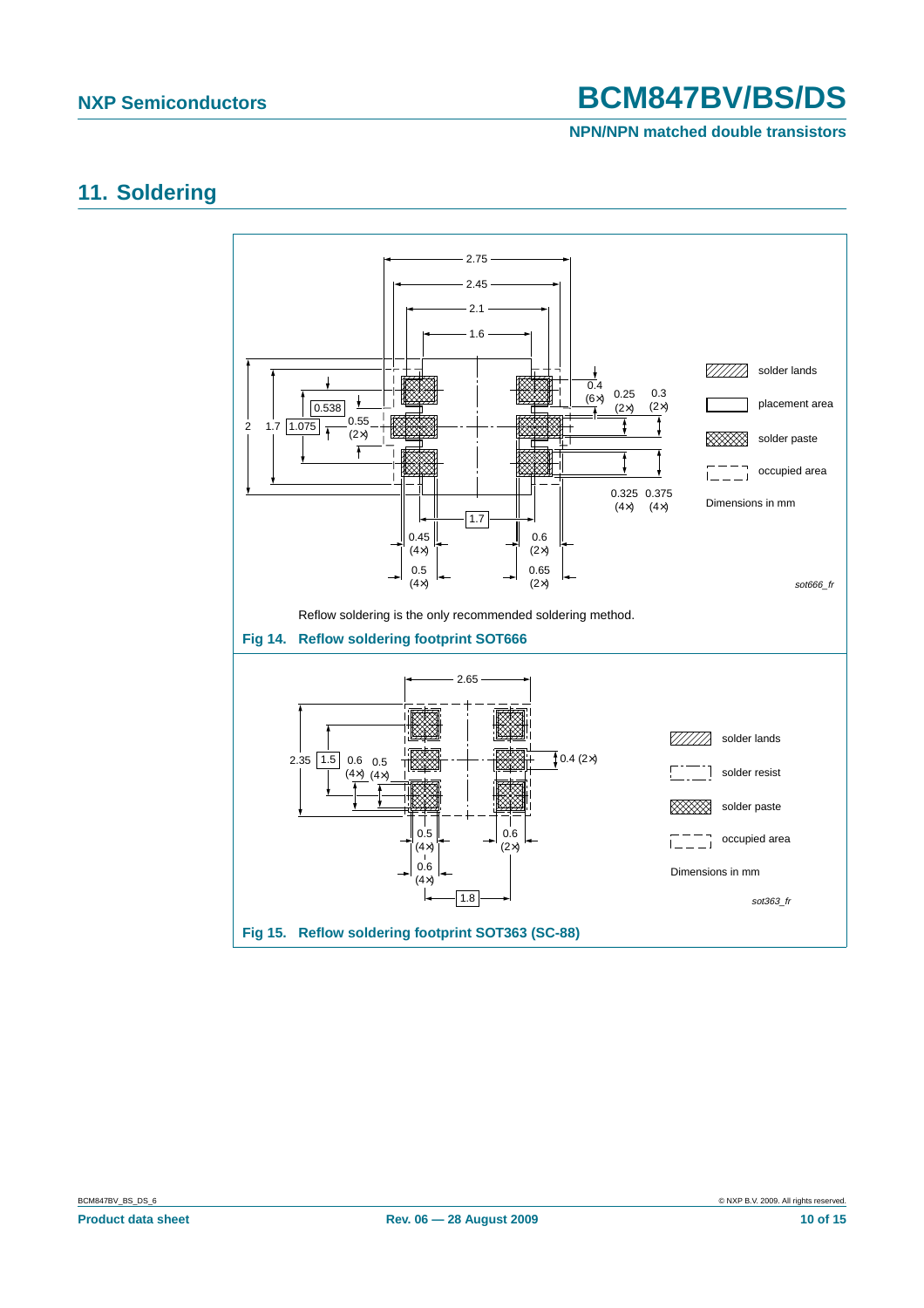<span id="page-10-0"></span>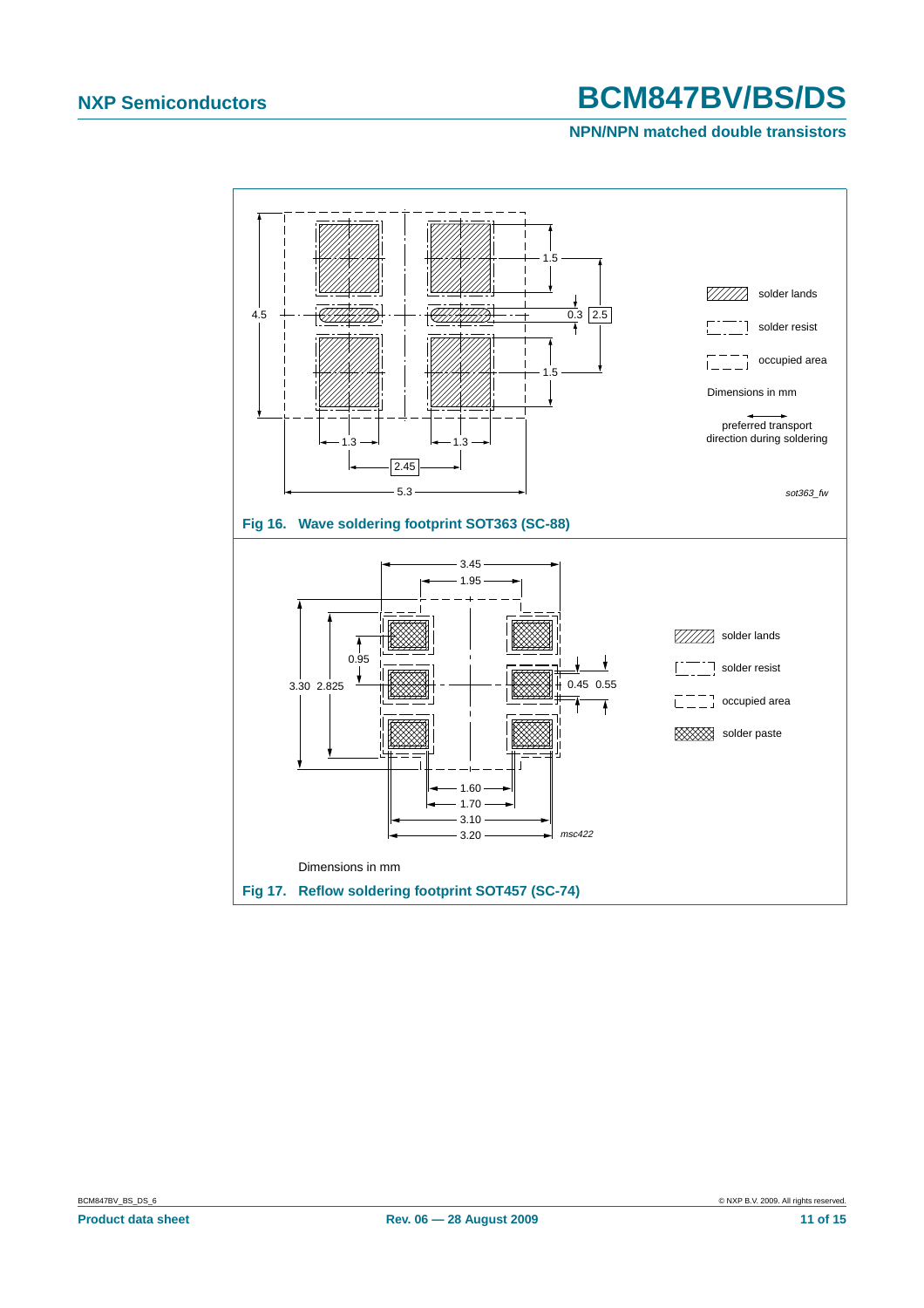<span id="page-11-0"></span>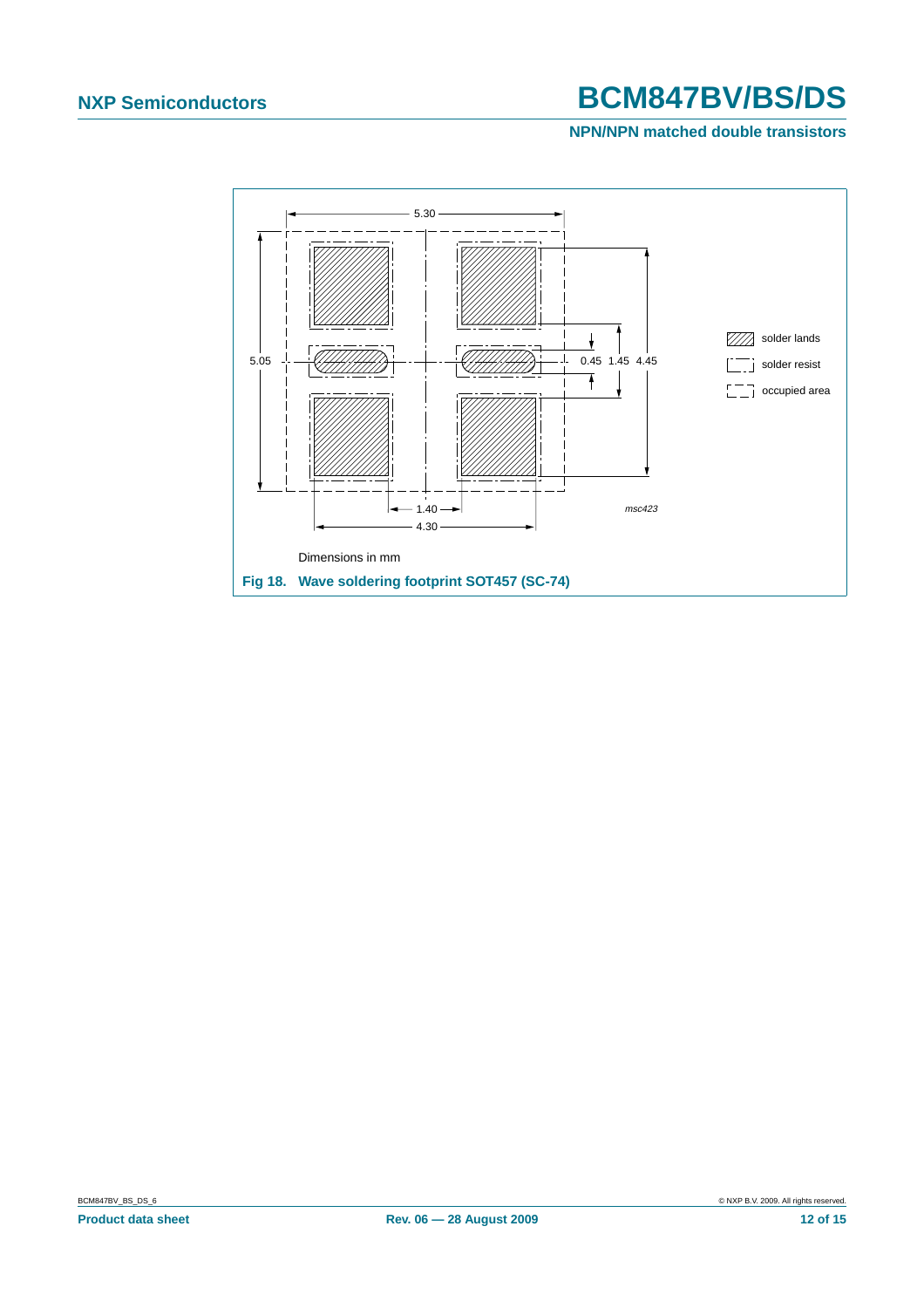### **NPN/NPN matched double transistors**

## <span id="page-12-0"></span>**12. Revision history**

| <b>Table 10. Revision history</b> |                                                                                                                                                                                         |                                                              |                      |                   |  |  |  |
|-----------------------------------|-----------------------------------------------------------------------------------------------------------------------------------------------------------------------------------------|--------------------------------------------------------------|----------------------|-------------------|--|--|--|
| Document ID                       | Release date                                                                                                                                                                            | Data sheet status                                            | <b>Change notice</b> | <b>Supersedes</b> |  |  |  |
| BCM847BV_BS_DS_6                  | 20090828                                                                                                                                                                                | Product data sheet                                           | ٠                    | BCM847BV BS DS 5  |  |  |  |
| Modifications:                    | • This data sheet was changed to reflect the new company name NXP Semiconductors,<br>including new legal definitions and disclaimers. No changes were made to the technical<br>content. |                                                              |                      |                   |  |  |  |
|                                   | • Figure 12 "Package outline SOT363 (SC-88)": updated                                                                                                                                   |                                                              |                      |                   |  |  |  |
|                                   | Figure 14 "Reflow soldering footprint SOT666" updated                                                                                                                                   |                                                              |                      |                   |  |  |  |
|                                   | Figure 15 "Reflow soldering footprint SOT363 (SC-88)": updated                                                                                                                          |                                                              |                      |                   |  |  |  |
|                                   | Figure 16 "Wave soldering footprint SOT363 (SC-88)": updated                                                                                                                            |                                                              |                      |                   |  |  |  |
|                                   |                                                                                                                                                                                         | Figure 18 "Wave soldering footprint SOT457 (SC-74)": updated |                      |                   |  |  |  |
| BCM847BV BS DS 5                  | 20060627                                                                                                                                                                                | Product data sheet                                           |                      | BCM847BS DS 4     |  |  |  |
| BCM847BS DS 4                     | 20060216                                                                                                                                                                                | Product data sheet                                           | -                    | BCM847BS DS 3     |  |  |  |
| BCM847BS DS 3                     | 20060123                                                                                                                                                                                | Product data sheet                                           | ٠                    | <b>BCM847BS 2</b> |  |  |  |
| <b>BCM847BS 2</b>                 | 20050406                                                                                                                                                                                | Product data sheet                                           |                      | <b>BCM847BS 1</b> |  |  |  |
| <b>BCM847BS 1</b>                 | 20040914                                                                                                                                                                                | Product data sheet                                           |                      |                   |  |  |  |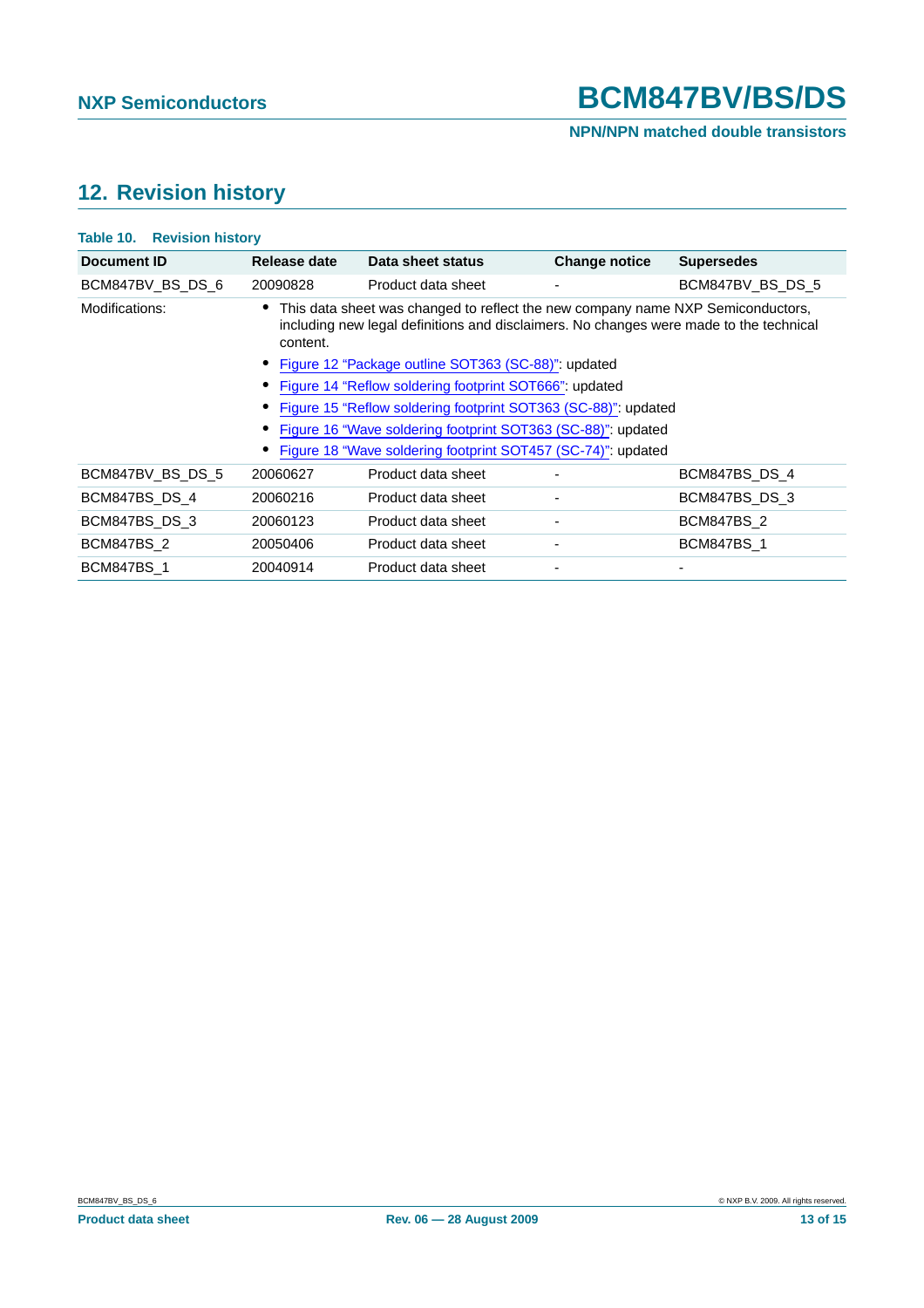#### **NPN/NPN matched double transistors**

## <span id="page-13-1"></span>**13. Legal information**

### <span id="page-13-2"></span>**13.1 Data sheet status**

| Document status <sup>[1][2]</sup> | Product status <sup>[3]</sup> | <b>Definition</b>                                                                     |
|-----------------------------------|-------------------------------|---------------------------------------------------------------------------------------|
| Objective [short] data sheet      | Development                   | This document contains data from the objective specification for product development. |
| Preliminary [short] data sheet    | Qualification                 | This document contains data from the preliminary specification.                       |
| Product [short] data sheet        | Production                    | This document contains the product specification.                                     |

[1] Please consult the most recently issued document before initiating or completing a design.

[2] The term 'short data sheet' is explained in section "Definitions".

[3] The product status of device(s) described in this document may have changed since this document was published and may differ in case of multiple devices. The latest product status information is available on the Internet at URL http://www.nxp.com.

### <span id="page-13-3"></span>**13.2 Definitions**

**Draft —** The document is a draft version only. The content is still under internal review and subject to formal approval, which may result in modifications or additions. NXP Semiconductors does not give any representations or warranties as to the accuracy or completeness of information included herein and shall have no liability for the consequences of use of such information.

**Short data sheet —** A short data sheet is an extract from a full data sheet with the same product type number(s) and title. A short data sheet is intended for quick reference only and should not be relied upon to contain detailed and full information. For detailed and full information see the relevant full data sheet, which is available on request via the local NXP Semiconductors sales office. In case of any inconsistency or conflict with the short data sheet, the full data sheet shall prevail.

### <span id="page-13-4"></span>**13.3 Disclaimers**

**General —** Information in this document is believed to be accurate and reliable. However, NXP Semiconductors does not give any representations or warranties, expressed or implied, as to the accuracy or completeness of such information and shall have no liability for the consequences of use of such information.

**Right to make changes —** NXP Semiconductors reserves the right to make changes to information published in this document, including without limitation specifications and product descriptions, at any time and without notice. This document supersedes and replaces all information supplied prior to the publication hereof.

**Suitability for use —** NXP Semiconductors products are not designed, authorized or warranted to be suitable for use in medical, military, aircraft, space or life support equipment, nor in applications where failure or malfunction of an NXP Semiconductors product can reasonably be expected to result in personal injury, death or severe property or environmental

damage. NXP Semiconductors accepts no liability for inclusion and/or use of NXP Semiconductors products in such equipment or applications and therefore such inclusion and/or use is at the customer's own risk.

**Applications —** Applications that are described herein for any of these products are for illustrative purposes only. NXP Semiconductors makes no representation or warranty that such applications will be suitable for the specified use without further testing or modification.

**Limiting values —** Stress above one or more limiting values (as defined in the Absolute Maximum Ratings System of IEC 60134) may cause permanent damage to the device. Limiting values are stress ratings only and operation of the device at these or any other conditions above those given in the Characteristics sections of this document is not implied. Exposure to limiting values for extended periods may affect device reliability.

**Terms and conditions of sale —** NXP Semiconductors products are sold subject to the general terms and conditions of commercial sale, as published at http://www.nxp.com/profile/terms, including those pertaining to warranty, intellectual property rights infringement and limitation of liability, unless explicitly otherwise agreed to in writing by NXP Semiconductors. In case of any inconsistency or conflict between information in this document and such terms and conditions, the latter will prevail.

**No offer to sell or license —** Nothing in this document may be interpreted or construed as an offer to sell products that is open for acceptance or the grant, conveyance or implication of any license under any copyrights, patents or other industrial or intellectual property rights.

**Export control —** This document as well as the item(s) described herein may be subject to export control regulations. Export might require a prior authorization from national authorities.

**Quick reference data —** The Quick reference data is an extract of the product data given in the Limiting values and Characteristics sections of this document, and as such is not complete, exhaustive or legally binding.

### <span id="page-13-5"></span>**13.4 Trademarks**

Notice: All referenced brands, product names, service names and trademarks are the property of their respective owners.

## <span id="page-13-0"></span>**14. Contact information**

For more information, please visit: **http://www.nxp.com**

For sales office addresses, please send an email to: **salesaddresses@nxp.com**